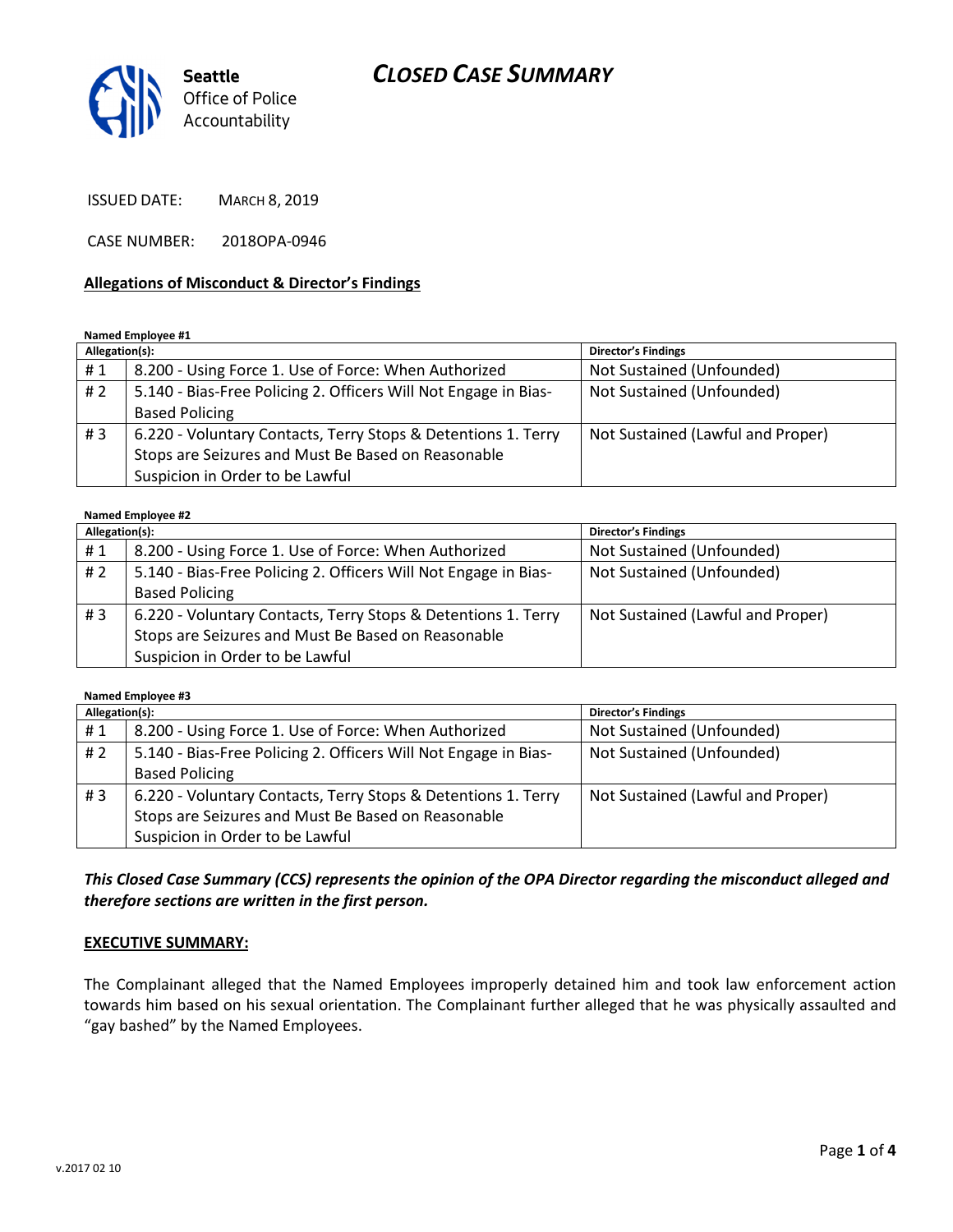v.2017 02 10

CLOSE CASE SUMMARY

OPA CASE NUMBER: 2018OPA-0946

### ADMINISTRATIVE NOTE:

This case was designated as an Expedited Investigation. This means that OPA, with the OPA Auditor's review and approval, believed that it could reach and issue recommended findings based solely on its intake investigation and without interviewing the Named Employees. As such, the Named Employees were not interviewed as part of this case.

#### ANALYSIS AND CONCLUSIONS:

### Named Employee #1 - Allegations #1 8.200 - Using Force 1. Use of Force: When Authorized

The Named Employees responded to a 911 call in which the caller stated that an individual was spray painting on the caller's building. The caller further stated that the individual, who was later identified as the Complainant, was swearing at the caller. The Named Employees received a description of the Complainant and were informed of his general location. The Named Employees observed the Complainant, who matched the description provided and was in the location described. They ordered him to stop and told him that he was not free to walk away; however, the Complainant attempted to leave the scene. The Named Employees took hold of the Complainant and placed him into handcuffs. No other force was used, other than that needed to guide the Complainant to the patrol vehicle and to seat him inside.

During his arrest, the Complainant contended that the Named Employees had physically assaulted and "gay bashed" him. The Named Employees reported these allegations to their supervisor. The supervisor then spoke with the Complainant. The Complainant reiterated his allegations. As a result, the supervisor referred this matter to OPA and this investigation ensued.

This incident, including the Complainant's arrest and the force that was used on him, was completely captured by Body Worn Video (BWV). The BWV established that the force used on the Complainant was de minimis and was only that needed to control his body to prevent him from leaving the scene, to handcuff him, and to get him into the patrol vehicle. The force was reasonable, necessary, and proportional under the circumstances to effectuate the Complainant's lawful arrest.

There is no evidence supporting the Complainant's allegations that he was physically assaulted or "gay bashed." Indeed, the BWV conclusively established that the Complainant's assertions were frivolous. As such, I recommend that this allegation be Not Sustained – Unfounded as against all of the Named Employees.

### Recommended Finding: Not Sustained (Unfounded)

## Named Employee #1 - Allegation #2 5.140 - Bias-Free Policing 2. Officers Will Not Engage in Bias-Based Policing

The Complainant alleged that he was "gay bashed" by the Named Employees, as well as that they improperly detained and arrested him based on his sexual orientation.



Seattle Office of Police Accountability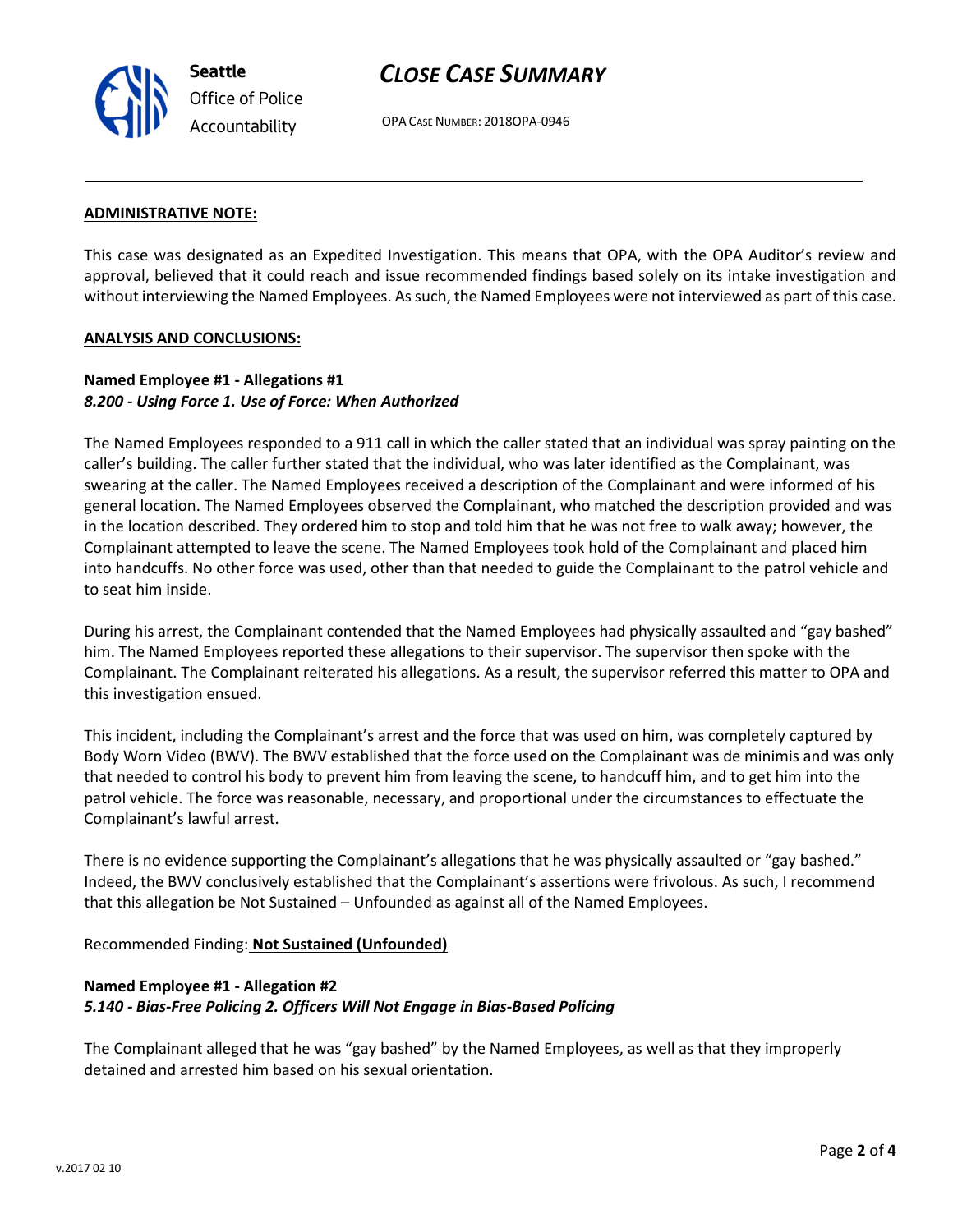

Seattle Office of Police Accountability

# CLOSE CASE SUMMARY

OPA CASE NUMBER: 2018OPA-0946

SPD policy prohibits biased policing, which it defines as "the different treatment of any person by officers motivated by any characteristic of protected classes under state, federal, and local laws as well other discernible personal characteristics of an individual." (SPD Policy 5.140.) This includes different treatment based on the race of the subject. (See id.)

The BWV clearly established that the Complainant was arrested for his commission of criminal acts, not due to his sexual orientation or for any other inappropriate reason. I find that this allegation is unsubstantiated by the objective evidence and, further, is frivolous. For these reasons, I recommend that this allegation be Not Sustained – Unfounded as against all of the Named Employees.

Recommended Finding: Not Sustained (Unfounded)

# Named Employee #1 - Allegation #3 6.220 - Voluntary Contacts, Terry Stops & Detentions 1. Terry Stops are Seizures and Must Be Based on Reasonable Suspicion in Order to be Lawful

SPD Policy 6.220-POL-1 governs Terry stops and stands for the proposition that Terry stops are seizures of an individual and, as such, must be based on reasonable suspicion in order to be lawful. SPD Policy defines a Terry stop as: "A brief, minimally invasive seizure of a suspect based upon articulable reasonable suspicion in order to investigate possible criminal activity." (SPD Policy 6.220-POL-2(b).) SPD Policy further defines reasonable suspicion as: "Specific, objective, articulable facts, which, taken together with rational inferences, would create a wellfounded suspicion that there is a substantial possibility that a subject has engaged, is engaging or is about to engage in criminal conduct." (Id.) Whether a Terry stop is reasonable is determined by looking at "the totality of the circumstances, the officer's training and experience, and what the officer knew before the stop." (Id.) While "[i]nformation learned during the stop can lead to additional reasonable suspicion or probable cause that a crime has occurred, it "cannot provide the justification for the original stop." (Id.)

As discussed above, the Named Employees responded to a call concerning an individual spray painting a building in violation of law. The Complainant matched the description provided of the perpetrator and was in the location wherethe victim stated he would be. Given this, the Named Employees clearly had reasonable suspicion to detain the Complainant to investigate this matter further. When he was positively identified by the victim, the Named Employees developed probable cause to arrest him.

Accordingly, I recommend that this allegation be Not Sustained – Lawful and Proper as against all of the Named Employees.

Recommended Finding: Not Sustained (Lawful and Proper)

# Named Employee #2 - Allegations #1 8.200 - Using Force 1. Use of Force: When Authorized

For the same reasons as stated above (see Named Employee #1, Allegation #1), I recommend that this allegation be Not Sustained – Unfounded.